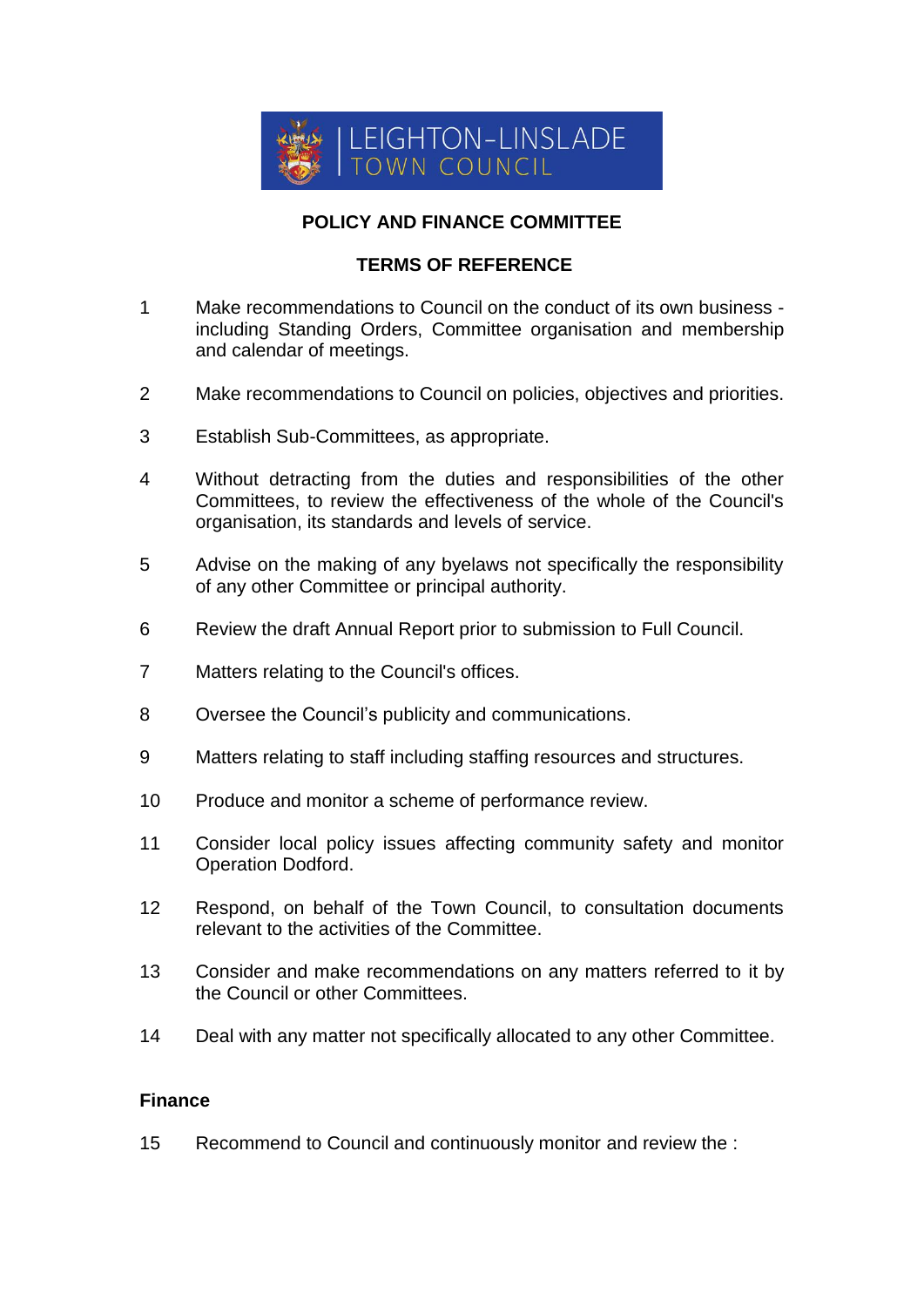- System of financial regulation and control (in accordance with legislation and the Council's adopted Financial Regulations and Standing Orders).
- Management of financial resources.
- Investment policy.
- Level of reserves (general, earmarked and Section 106 funds).
- 16 Approve (or otherwise) items of proposed expenditure (or reduction in income) for which no provision has been made in the approved budget.
- 17 Monitor and recommend to Council the write-off of irrecoverable amounts.
- 18 Consider and recommend to Council the financial implications and funding of any major capital works.
- 19 Prepare and submit to Council budgets of income and expenditure for each financial year after considering estimates submitted by the other Committees.
- 20 Consider and recommend to Council a capital programme.
- 21 May authorise expenditure from any revenue budget or reserve.

## **Audit, Risk Management and Insurance**

- 22 Receive and consider reports from the Internal Auditor, External Auditor, Health and Safety Consultant, Human Resources Consultant and make recommendations as to any relevant policy changes.
- 23 Review all aspects of corporate governance including internal controls.
- 24 Monitor and review the Council's insurance policy.
- 25 Monitor and review risk management and health & safety issues.

## **Democratic**

- 26 Approve Member attendance at training events, seminars, conferences, meetings.
- 27 Approve matters relating to civic functions and the role of the Town Mayor.
- 28 Receive details of the Town Mayor's accounts.